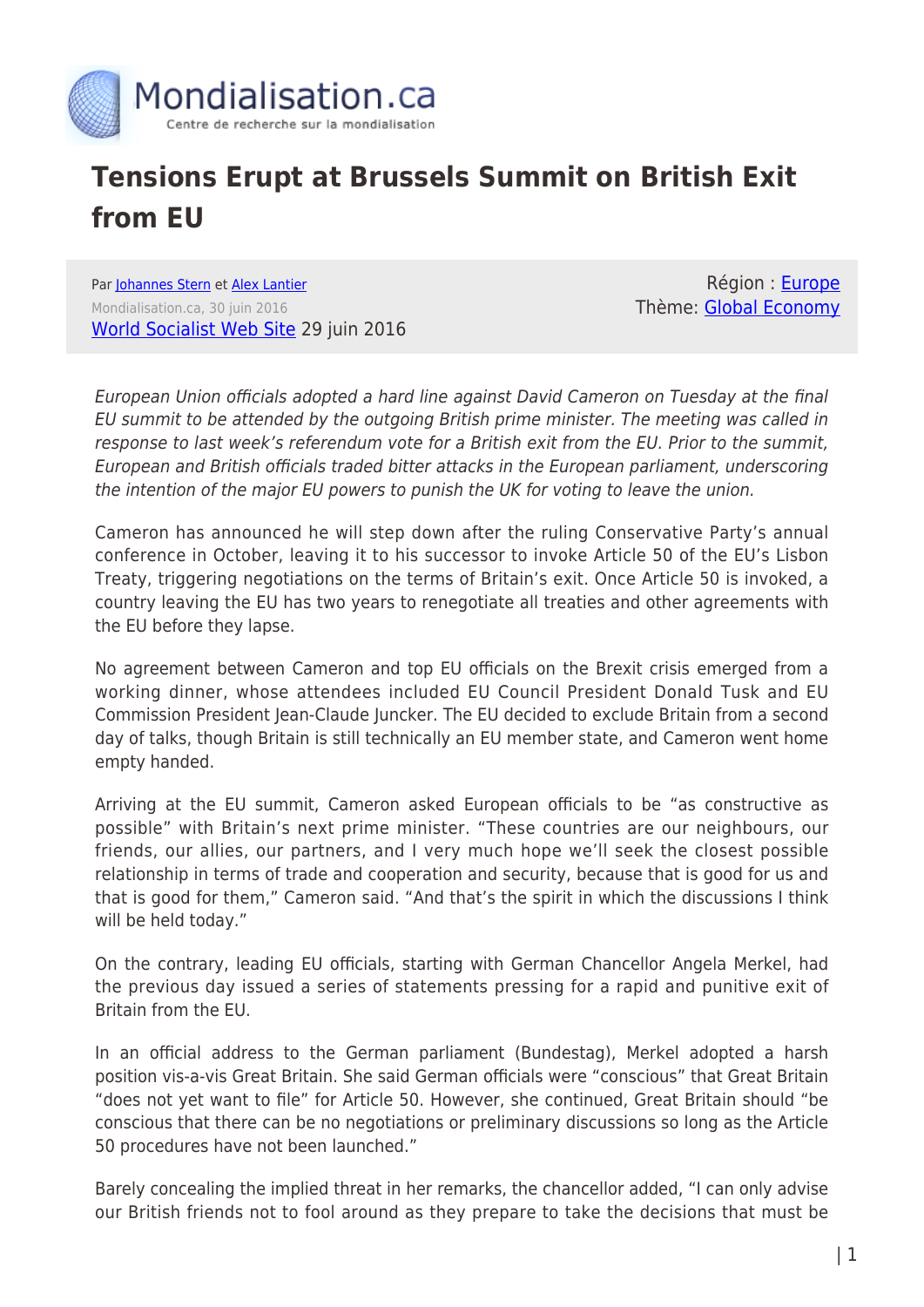taken in Great Britain." Merkel stressed that even though Britain is one of "the closest allies in NATO," Germany and the EU would negotiate with Britain "on the basis of their own interests." She said Berlin would "orient its policy around the interests of German citizens and businesses."

In an especially provocative part of her speech, which was applauded by all the parties present in the German parliament, Merkel said: "We should make sure that the negotiations do not proceed on the basis of cherry-picking. It must make and it will make a noticeable difference whether a country wants or refuses to be a part of the EU family. Anyone who wants to leave this family cannot expect that as all the responsibilities of EU membership are removed, all the rights remain."

Merkel cited the so-called Lisbon Strategy, formulated in 2000, which called for establishing the EU economically and politically as a world power, to justify pushing for an independent EU foreign and military policy: "We all see that the world faces deep unrest. Also in Europe, we face the consequences of oppression, crises, conflicts, and wars in our immediate neighbourhood. There are foreign and security policy challenges that we Europeans must unfortunately take up …"

Dutch Finance Minister Jeroen Dijsselbloem echoed Merkel's hard line, making clear that the EU intended Britain's exit from the EU to damage that country's international trade. He attacked Nigel Farage, the head of the UK Independence Party (UKIP), saying Farage was "living in his own world" if he thought Brexit meant Britain would be able to trade on better terms with the EU. Dijsselbloem chided that Farage "thinks Britain is still a world-spanning empire and can dictate everything, and it's not going to happen like that."

Reporting on the working dinner he had had with Cameron and Juncker, EU Council President Tusk confirmed that the EU aimed to inflict serious economic damage on Britain, even at the cost of provoking a global recession, in order to make an example of Britain for voting to leave the bloc. EU officials at the dinner made clear, Tusk said, "that Brexit means substantially lower growth in the UK, with a possible negative spillover all over the world."

The European parliament voted a resolution calling upon Britain to rapidly invoke Article 50 and begin negotiations, following a chaotic parliamentary session dominated by aggressive statements by Farage and EU Commission President Juncker.

Farage called for a "grown-up and sensible attitude to how we negotiate a different relationship," but then denounced the European parliamentarians to their face, saying, "Most of you have never done a proper job in your lives." He launched into an antiimmigrant diatribe against Merkel for allowing Middle Eastern refugees into Europe, and called the euro currency a "failure," adding, "As a policy to impose poverty in Greece and the rest of the Mediterranean, you have done very well."

Juncker, for his part, turned on UKIP parliamentarians who applauded a statement calling for respect for the Brexit referendum vote and told them to leave Brussels. He snapped: "That's the last time you are applauding here… To some extent I am really surprised that you are here. You were fighting for the exit, the British people voted in favour of the exit. Why are you here?"

The EU's vindictive policy toward Britain and the escalating conflicts between British and EU officials shed light on the deep divisions that have built up throughout the EU, especially